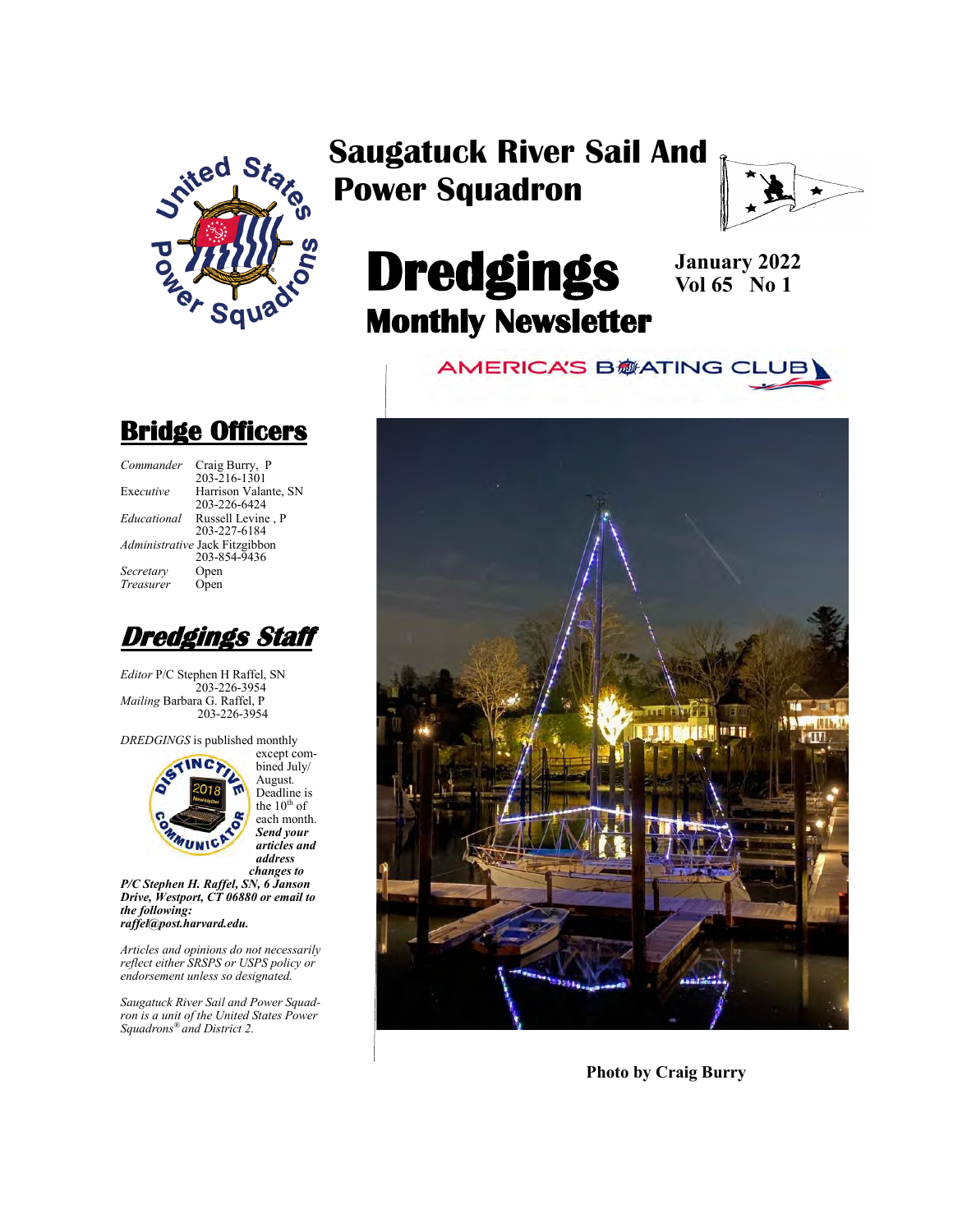#### **COMMANDER'S MESSAGE**



This year will mark 65 years since SRSP was founded. While our years are many and we have existed longer than many members are alive, it is our history that we can celebrate. SRSPS has been the boating education resource for Westport and the greater Westport area. Let us continue to

work to make it so.

It is with great sadness that I must report the passing of Joel Hallas. He was a longtime member of SRSPS and a constant presence at many of our functions. Joel was an accomplished sailor. And most anytime you saw him on his Erickson 25 he had his beloved goldenretriever onboard. Our deepest sympathy to his wife, Nancy and his entire family.



**Joel and Nancy Hallas** Photo Barbara Raffel, P

May 2022 be a year of peace. Craig Burry, S

If you aren't getting notice of *Dredgings* and other Squadron information by email, it is because we don't have your current email address. Send it to raffel@post.harvard.edu.

### **Do You know the Answers?**

- 1. What must you consider to keep stainless steel corrosion resistant?
- 2. When buying PFDs and foul-weather gear, what are some considerations you should think about?
- 3. Why should you use a route rather than going waypoint to waypoint?
- 4. What does the word SOLAS mean?

#### **ANSWERS**

- *1.* It must be exposed to oxygen regularly.
- *2.* Color (international orange for daytime and yellow for dim light), reflective tape, and a strobe light for the PFD.
- *3.* You can reverse the route in your GPS to get home and by using a route you can verify your position as you see objects as you proceed.
- *4.* SOLAS (Safety of Life at Sea) is the standard by which safety equipment is rated.

## **Education Report**

The pandemic continues to cause class courses to be put on hold. As vaccination and booster rates continue to rise, we hope the return to the classroom will soon be possible. As things develop, we will keep you posted. Hopefully, that will be sooner rather than later.

> Russell Levine, P SRSPS SEO

#### **Merit Marks**

Special thanks is due to Jose-Maria Castro. He provided invaluable assistance to our commander in submitting Merit Mark recommendations. There is much work involved it this submission, and he spent many hours to this task.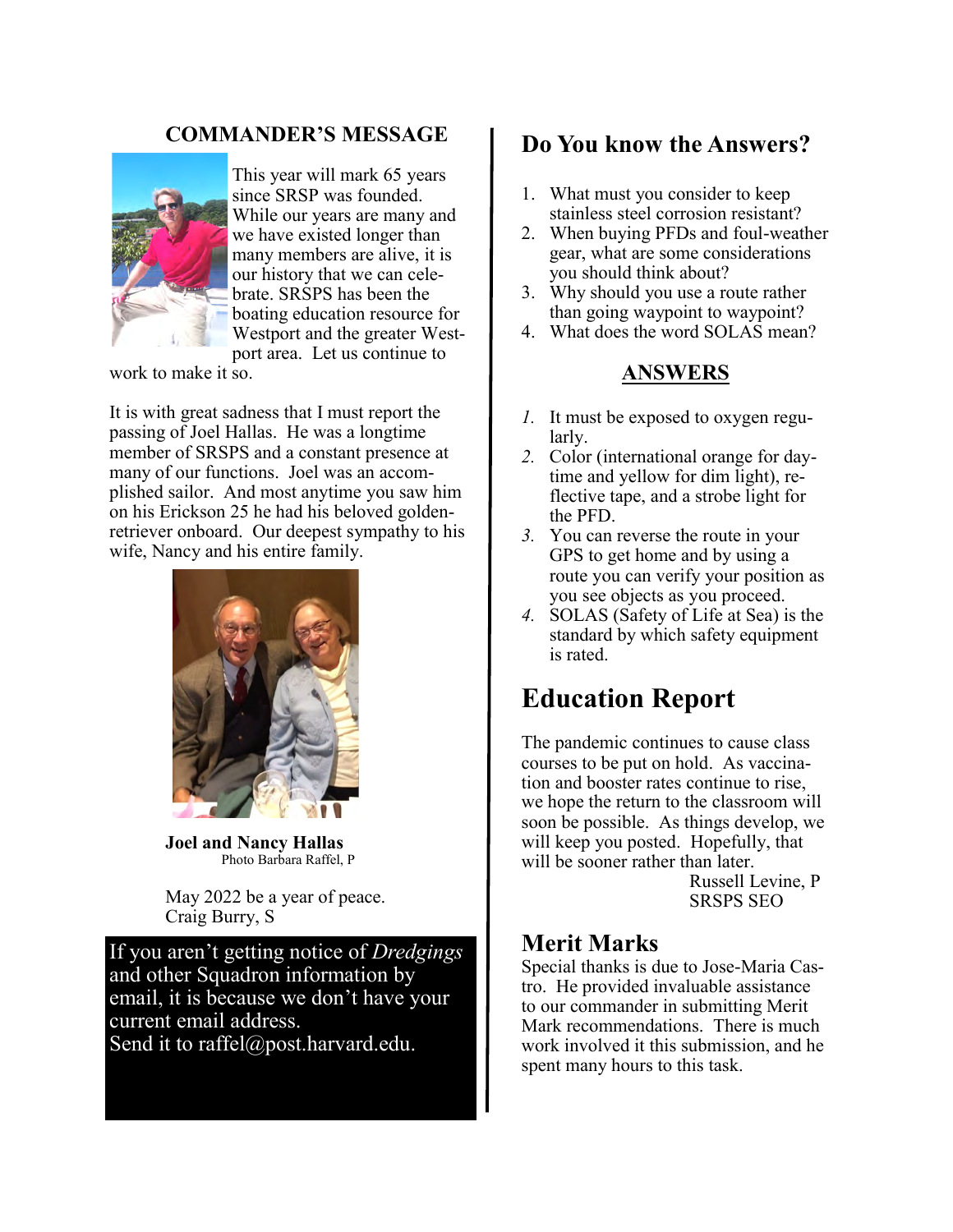U.S. Department of **Homeland Security United States Coast Guard** 



PORTLAND, Maine – The U.S. Coast Guard Cutter Eagle (WIX-327), "*America's Tall Ship*," visited Portland, ME for the Maine Bicentennial with cadets and crew as part of its summer training program. It hosted free public tours.

At 295 feet in length, Eagle is the largest tall ship flying the stars and stripes and the only active square-rigger in United States government service.

Eagle has served as a classroom at sea to future Coast Guard officers since 1946, offering an at-sea leadership and professional development experience as part of the U.S. Coast Guard Academy curriculum. This summer, Coast Guard Academy cadets completed a transatlantic voyage and experienced port calls in Azores, Iceland, and Bermuda! Eagle is commanded by Captain Mike Turdo.

Eagle is a three-masted barque with more than 22,300 square feet of sail and 6 miles of rigging. She was constructed in 1936 by the Blohm and Voss Shipyard in Hamburg, Germany. Originally commissioned as the Horst Wessel by the German navy, Eagle was a war reparation for the United States following World War II. Eagle is homeported in New London, Connecticut.

For more information about Eagle, including port cities, tour schedules, and current events, follow the "United States Coast Guard Barque EAGLE" Facebook page or on Instagram @barqueeagle.

Propane Safety

Small bottles of propane can be deadly to your boat. Two ounces can cause an explosion.



Propane is significantly heavier than air. That means it is likely to collect in the lower parts or your boat. The storage area must contain ventilation. Also, avoid storing your tanks in direct sunlight. They should not be subject to temperatures above 120 degrees Fahrenheit. Tanks should not be stored on their side or upside down.

Refilling disposable bottles is prohibited. Most retailers will dispose of empty bottles you bought from them. Empty bottles should be handled with the same precautions as if they were full.

**It has been said that Thoreau on his deathbed made the following comment:**

*Now comes the good sailing*